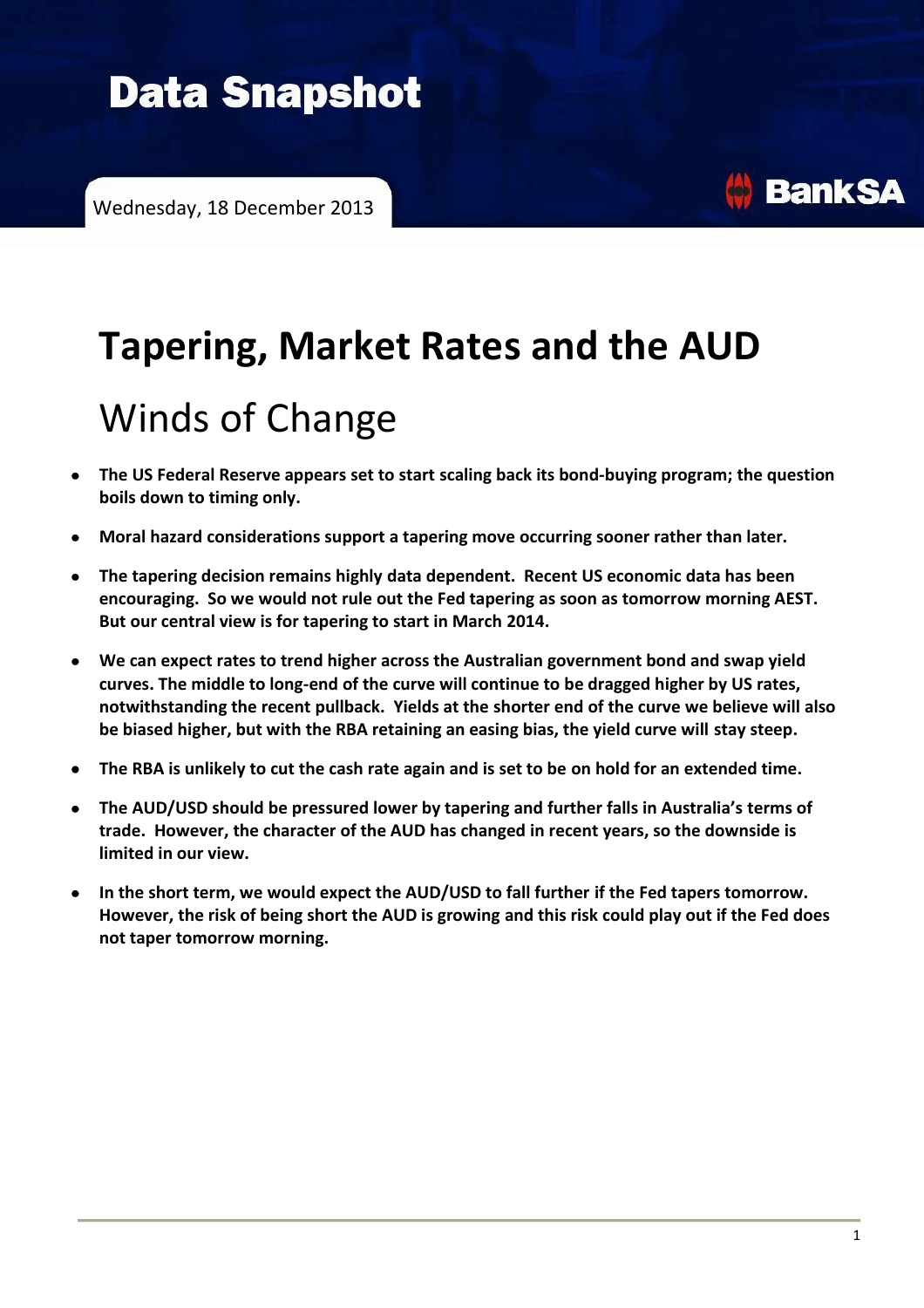## **Outlook for US Quantitative Easing**

The US Federal Reserve has held the Fed funds rate at a record low for more than four years and embarked on three rounds of quantitative easing. Quantitative easing involves the Federal Reserve purchasing longer-term Treasury securities (US\$40bn per month) and agency mortgagebacked securities (US\$45bn per month) to put downward pressure on longer-term interest rates, support mortgage markets and help make broader financial conditions more accommodative. Quantitative easing is set to be scaled back or tapered, possibly as soon as tomorrow AEST. It is a question of when not if.

Sydney was fortunate enough last month to have the US Federal Reserve President of Dallas, Richard Fisher, grace our shores. Fisher will be a voting member of the FOMC next year. In his speech to the Australian Business Economists on 4 November he stressed that quantitative easing would not continue "infinitely".

Fisher's speech also raised the notion of moral hazards in continuing quantitative easing for too long.

Firstly, Fisher suggested that the US government had little incentive to make decisions needed to help the US corporate sector move forward. Fisher described the US corporate sector as having possibly the strongest balance sheets ever and being the 'most attractive thoroughbred'. However, corporate America was being held back behind the gates by the US government.

The US government is playing a counter-cyclical role in the economy. But the US economy is also restrained further by a government that struggles to make budget decisions. He colourfully described the US government as moving at the speed of a 'koala' while the US Federal Reserve was moving at the speed of a 'boomer'. It was difficult for US companies to grow spending when US companies have little idea what taxes they will face next year because the US government cannot make a decision.

However, the US economy continues to improve and recover, despite the constraints provided by the US government sector. One can easily surmise then that if the US government was to become more effective in its decision-making, the US economy would recover more strongly.

Reading between the lines of Fisher's speech, one was left with the impression that perhaps the Fed needs to begin the tapering process to give the US government an incentive to make the hard decisions because the Fed in many respects is carrying the government.

That was the first moral hazard raised in his speech. The other related to the potential for low interest rates and quantitative easing to encourage recklessness in financial markets. Fisher noted we are not there yet but there is a tipping point. The memories of when former Fed Chairman kept interest rates too low for too long in the early part of the last decade are still fresh, as it is one of the key root causes of the GFC.

It has become increasingly clear from Fisher's speech and other Fed speakers that have subsequently taken to the podium that there is no infinity to quantitative easing and at some point quantitative easing will have to slow down.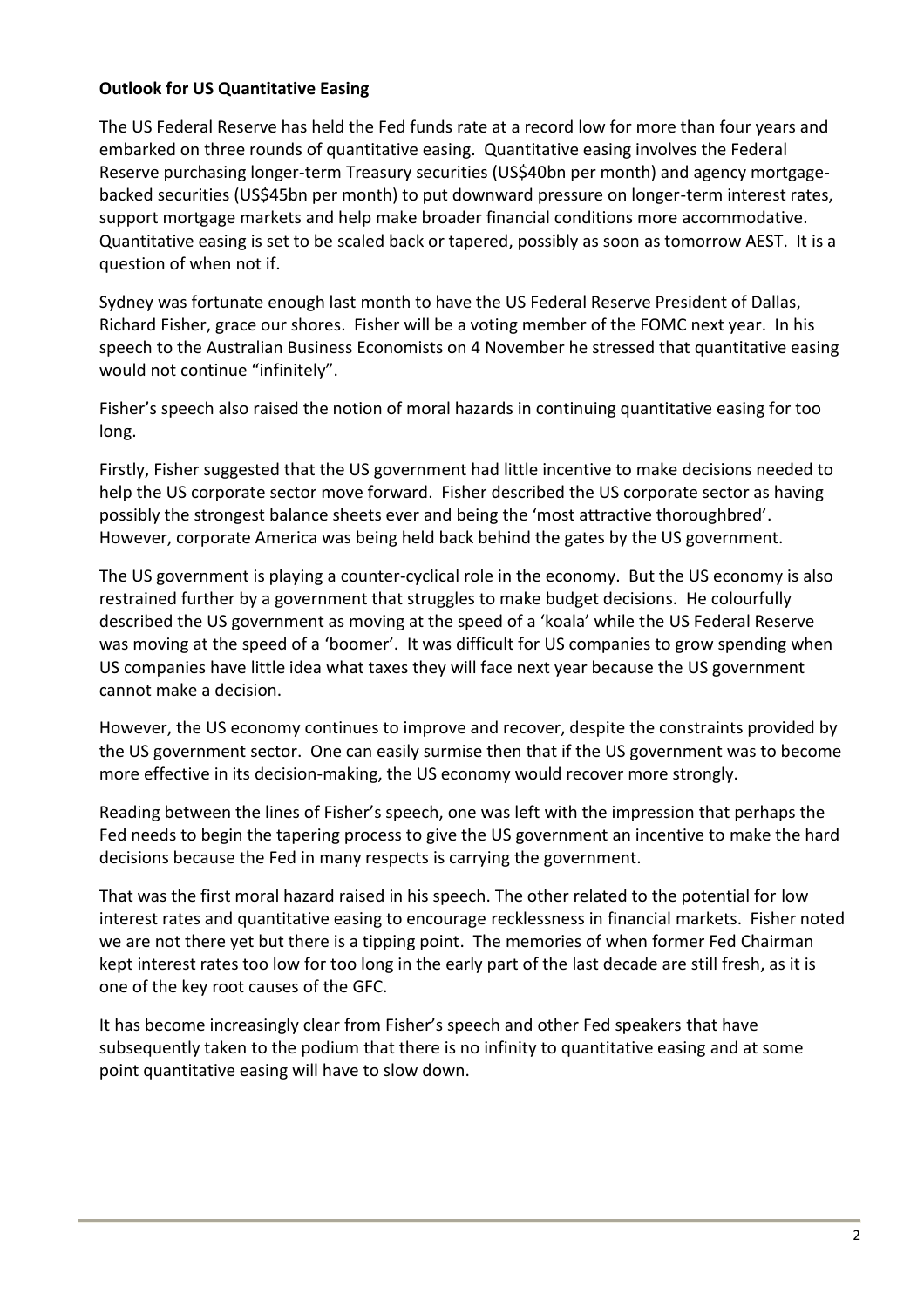

The tapering decision is a challenging one and one that remains dependant on the data. The Fed has previously communicated that for tapering to begin it is essential that incoming economic data is broadly consistent with its forecasts on a number of key variables, particularly those for the labour market. The Fed has indicated when asset purchases come to a complete end, the unemployment rate would likely be in the "vicinity of 7%". The Fed's unemployment rate forecasts for this year are 7.2-7.3%. On a change to monetary-policy settings, the Fed has indicated an unemployment rate of 6.5% or lower is required.

The current US unemployment rate is 7.0% and non-farm payrolls have averaged 193,000 over the past three months to October. Further, job opening in the US stand at their highest in five years, according to data published last week.

In terms of the jobs data and other economic data, it has been encouraging and suggesting that a tapering decision will occur. Together with Fisher's remarks and the rhetoric provided by other Fed officials we believe it will occur in March next year.

But a tapering move as soon as tomorrow morning AEST cannot be ruled out; we would attach a 35% probability to such a move.

We know that September didn't happen but it was a close call. Importantly, September gave financial markets a dress rehearsal.

The current Fed Chairman Bernanke presides over his final FOMC meeting in January 2014 and the incoming Fed Chairman Janet Yellen presides over her first FOMC meeting in March 2014. Consensus had sat with the first tapering to occur in March 2014 but more recently the market has positioned for an earlier move. The recent negotiations over the debt-ceiling issue have encouraged the market to bring forward the timing of the start of tapering.

Whether the Fed moves sooner or later, it seems clear that the market is preparing for the tapering move. Once tapering starts, we can expect the Fed to gradually reduce the size of the quantitative easing program to nil over time. Tapering is also likely to start small.

The Fed has begun its two-day meeting and a decision is expected 6am tomorrow AEST . If they do not taper, we expect they most likely will provide clearer communication around when they will.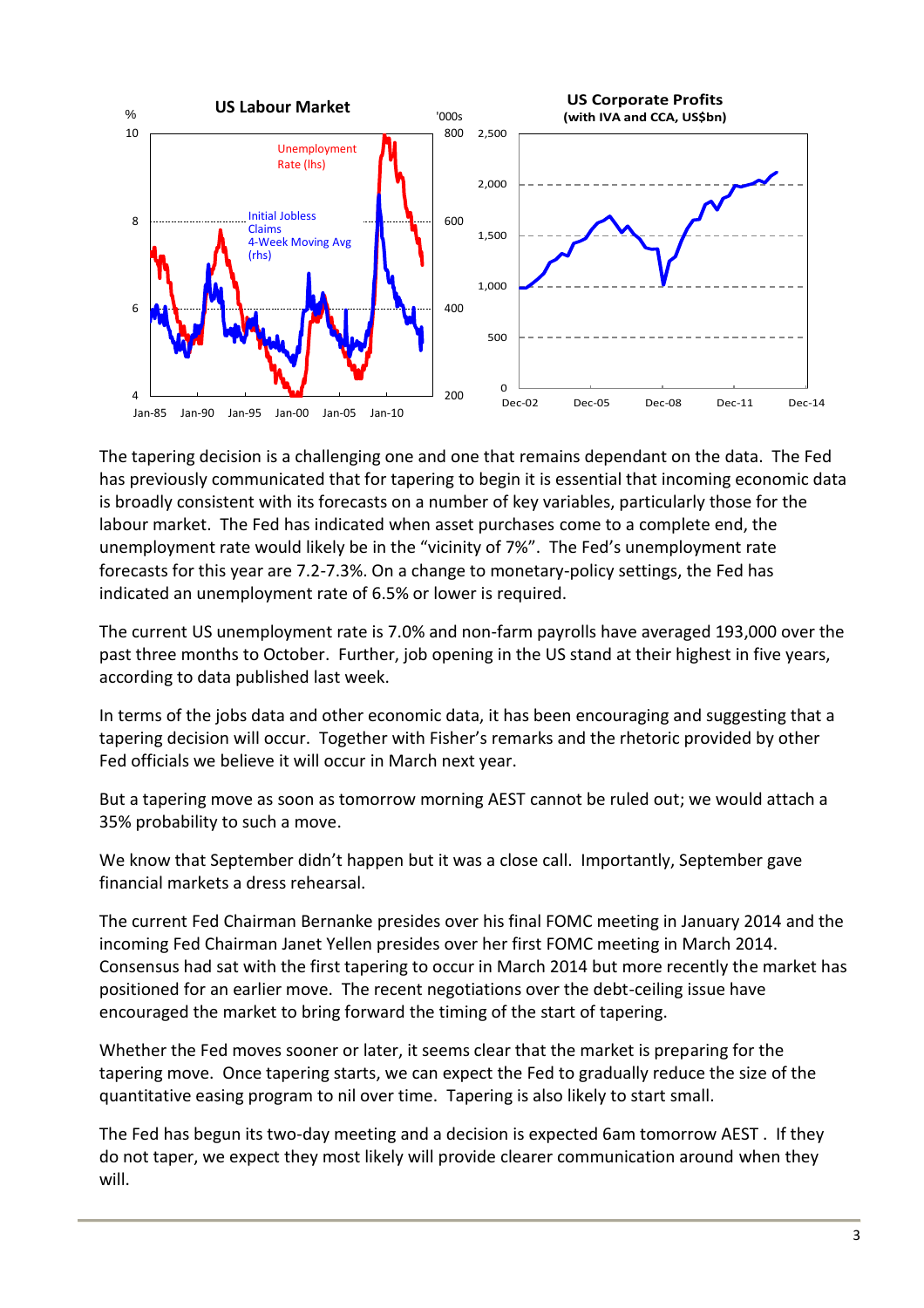## **Outlook for Market Rates**

Yields at the middle to longer end of the yield curve in Australia are heavily influenced by US rates and have in recent months pulled higher by expectations that the US Federal Reserve could soon start scaling back on its bond-buying program. Australian swap rates across the curve have lifted, for example, by around 7-45 basis points since the RBA last cut the cash rate on August 6.

We feel that swap and government bond rates have bottomed and the bias will remain for these rates to move higher notwithstanding the recent pullback. It means those with exposures to debt might benefit from hedging these exposures if it suits their profile to do so.



Market rates at the shorter end of the yield curve are heavily influenced by what market participants believe the Reserve Bank will do in the future. Recent updates from the Reserve Bank reveal it has retained an easing bias, which is a bias to cut the cash rate again if deemed necessary. However, for another rate cut to occur we expect that the threshold is higher and the data will have to be much weaker than the RBA is currently expecting. We believe the RBA would prefer the AUD to weaken to support growth rather than deliver another rate cut. We see this preference as one of the reasons behind the RBA's recent attempts to jawbone the AUD lower.

We remain comfortable with the view we have held for some time now, which is that the RBA will not need to cut rates further. However, we do expect the RBA to keep rates low for longer, which means the cash rate should remain steady for much of 2014. The expectation that the economy will not return to trend growth until well into 2015 supports this notion of rates staying low for longer.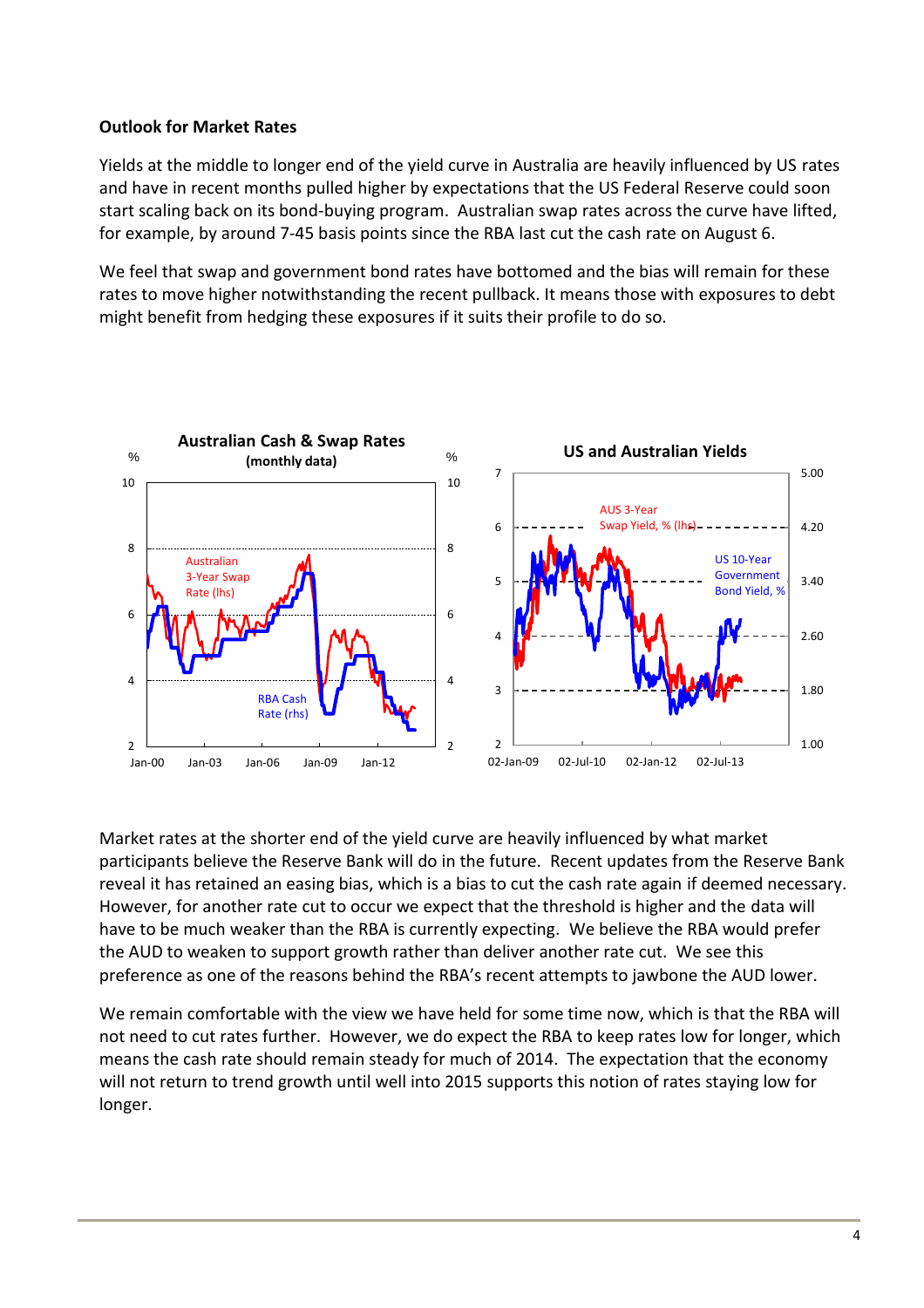

It is worth noting that since 2002, Australian 3-year swap rates have peaked or troughed ahead of a shift in the cash-rate cycle by an average of 200 days. While think the average will be longer this time round, but we do not believe it will be as long as what consensus expect. The median expectation among economists according to a Bloomberg survey published on 13 December is that the cash rate will be on hold for all of next year. The RBA last cut on August 6. We think there is some risk that the RBA will start the rate-hiking cycle late in 2014.

As the RBA has retained an easing bias, the trend higher in yields at the shorter end continues to be less than at the middle to longer end of the curve, causing a steepening of the yield curve. We expect these steepening pressures to continue in the near term.

## **AUD Outlook**

The quantitative easing program in the US has also helped keep the US dollar low by in effect debasing the currency. Market expectations that tapering is nearing has encouraged a rise in the US dollar and the AUD/USD has been spurred lower as a result. It is because US long-term interest rates have trended higher in anticipation of a tapering of quantitative easing. As yields rise, capital is attracted to America from riskier parts of the world, helping to push the USD higher.

The USD is in long-term bear trend and has been since early 1985 but the USD index can still rise as much as 20% and keep this bear trend intact.

Market participants are fully priced for a move higher from the USD when tapering occurs and so the risk of being short the AUD is growing. This risk is highlighted when we examine the AUD/USD risk reversal, defined as the implied volatility for call options minus the implied volatility for put options on the base currency with the same delta.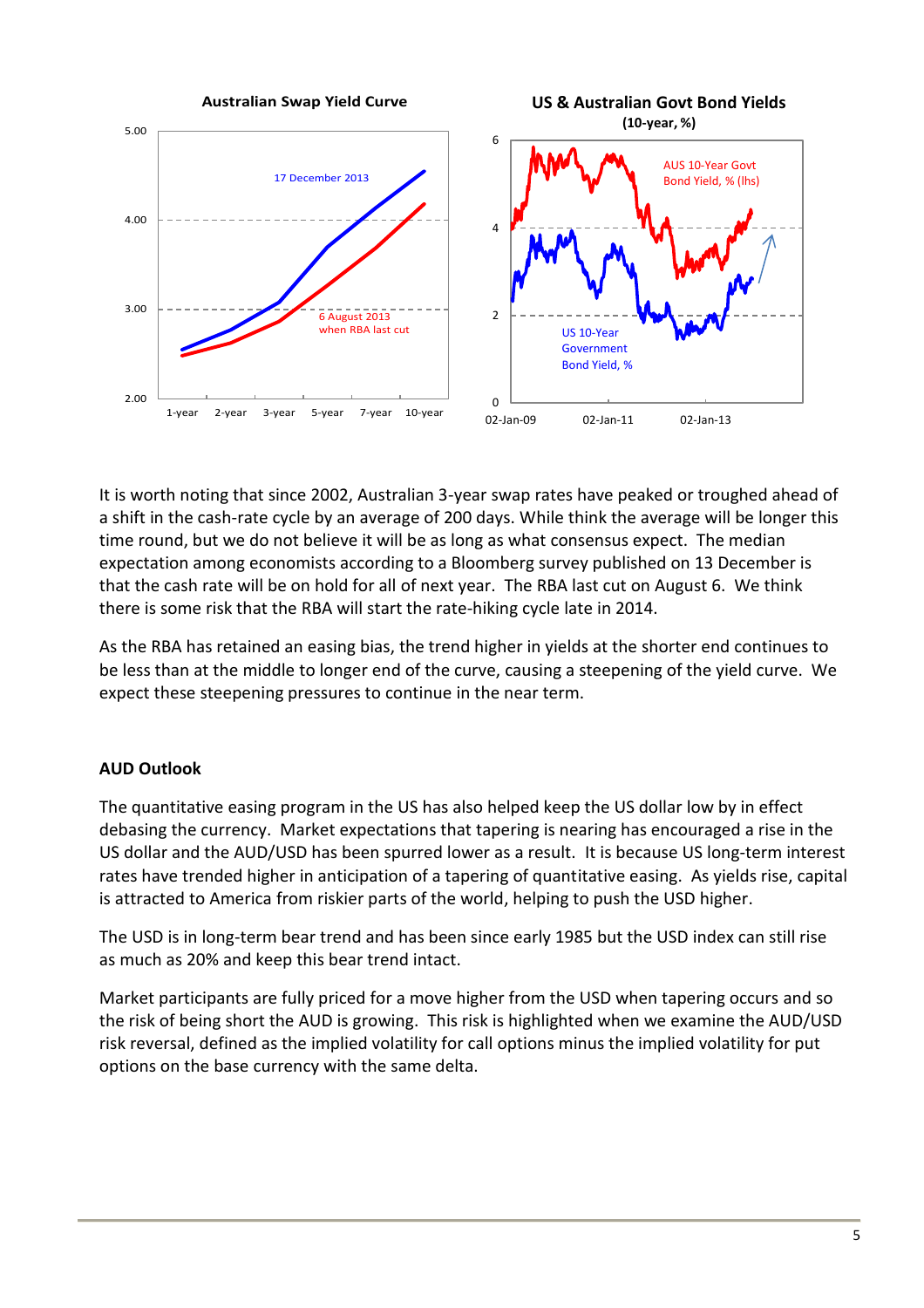

While over the medium-term, we expect the stronger USD and falling terms of trade to pressure the AUD lower, we also believe that the characteristics of the AUD have altered. These characteristics suggest to us that the downside is limited for the AUD.

The AUD no longer has the characteristics it once held a decade back. Indeed, we saw evidence of this through the GFC and afterwards. Indeed, the fact that the buyers of the AUD have now changed to include those wanting the AUD for reserve purposes means the AUD should have a higher floor. It is reflected in the large rise of US debt held by offshore buyers. With Australia one of only nine countries rated AAA, the attraction of the AUD remains.



It is worth remembering that the AUD can trade in a wide range in any one year and next year is unlikely to be any exception. Indeed, over the past ten years the AUD has averaged a trading range of 18.5 US cents.

> **Besa Deda, Chief Economist** Ph: 02-8254-0898